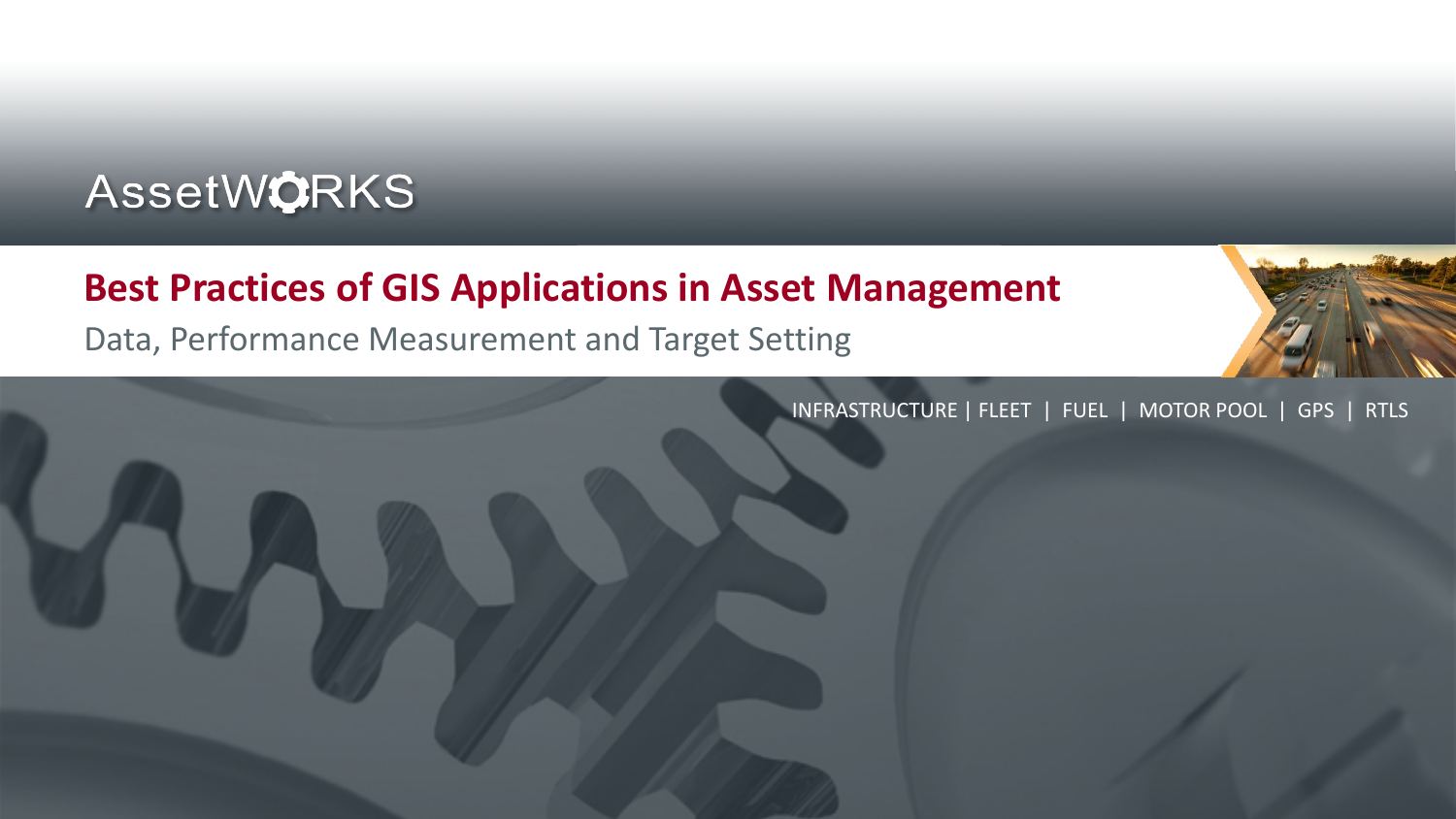## **Overview**

#### **CORE GIS Data Requirements**

- Who creates the data?
- Who maintains the data?

#### **C** Data Governance

- Internal Data Workflows
- Externally Collected Data

#### **Integrating GIS and Asset Management Systems**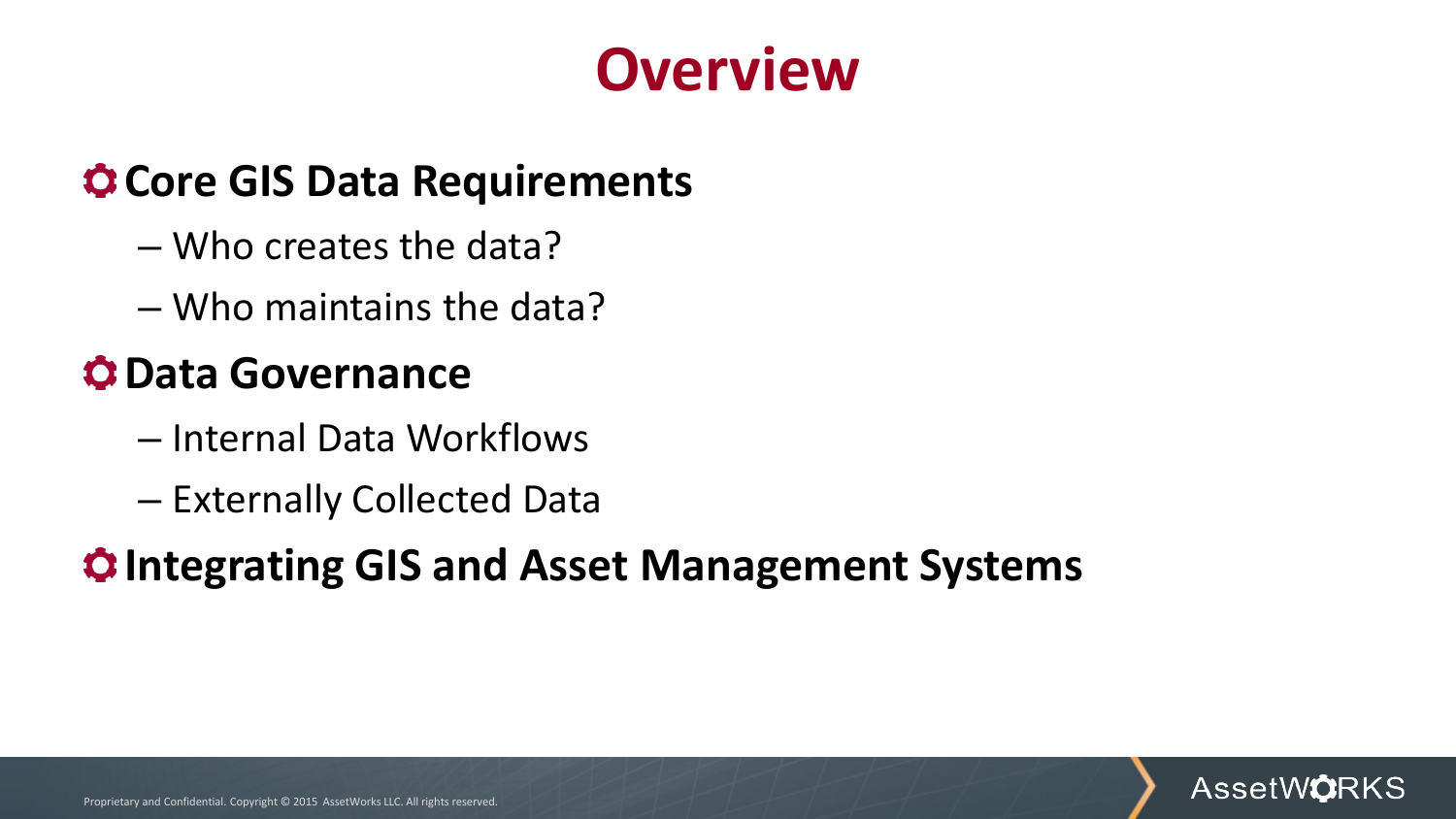# **Core Asset Management Data Requirements**

## **C** Static Unique ID

– Don't rely on system generated row IDs

## **Materials/Type**

- Age and fail differently, key in monitoring asset performance
- **Age**
- **Criticality**
- **Expected Life**
- **C** Economic Value

Operational---------------------------------Strategic Operational-

Strategic

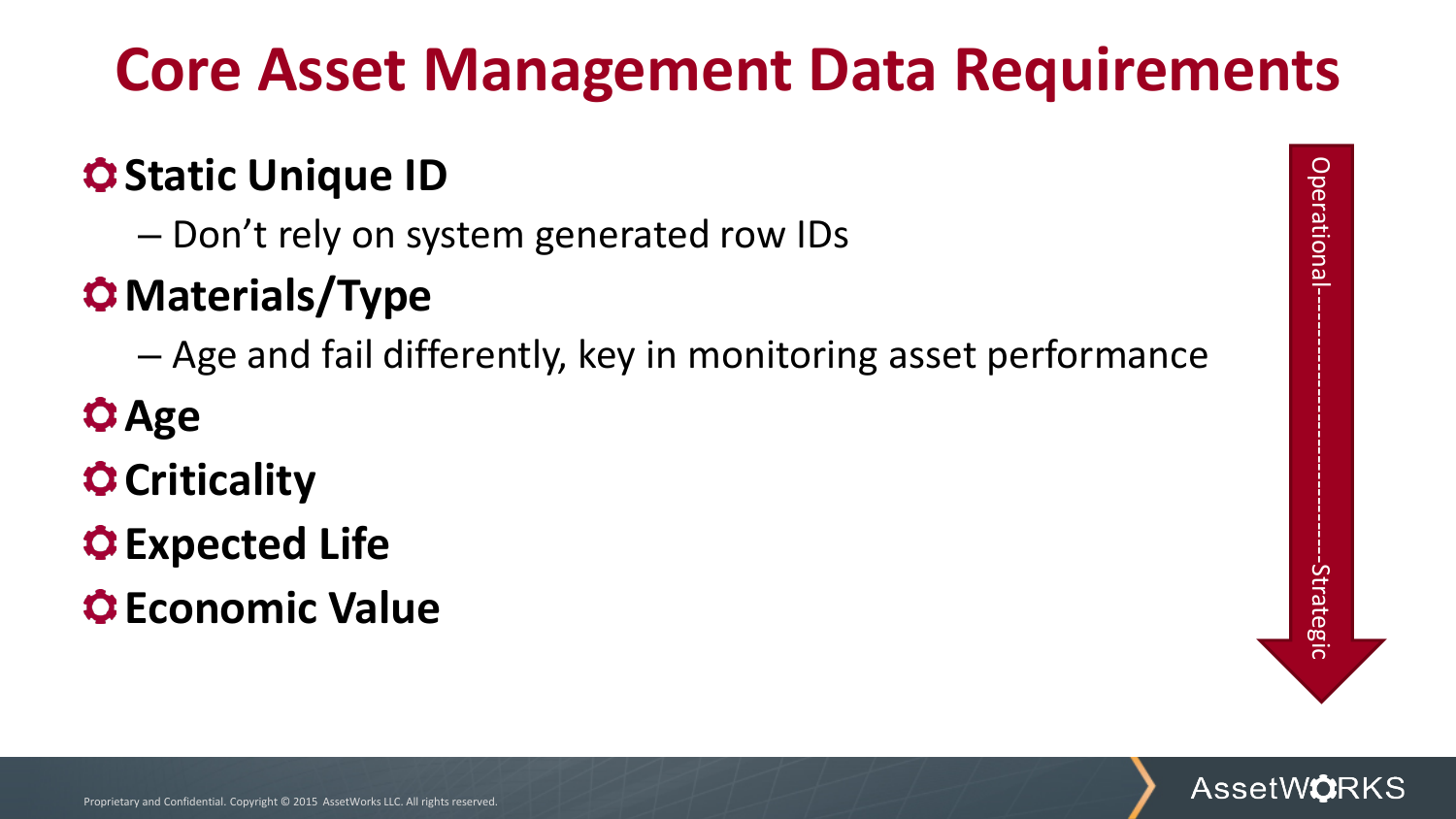## A typical stovepipe organizational structure:

Engineering Engineering Planning Operations Operations GIS

#### AssetWORKS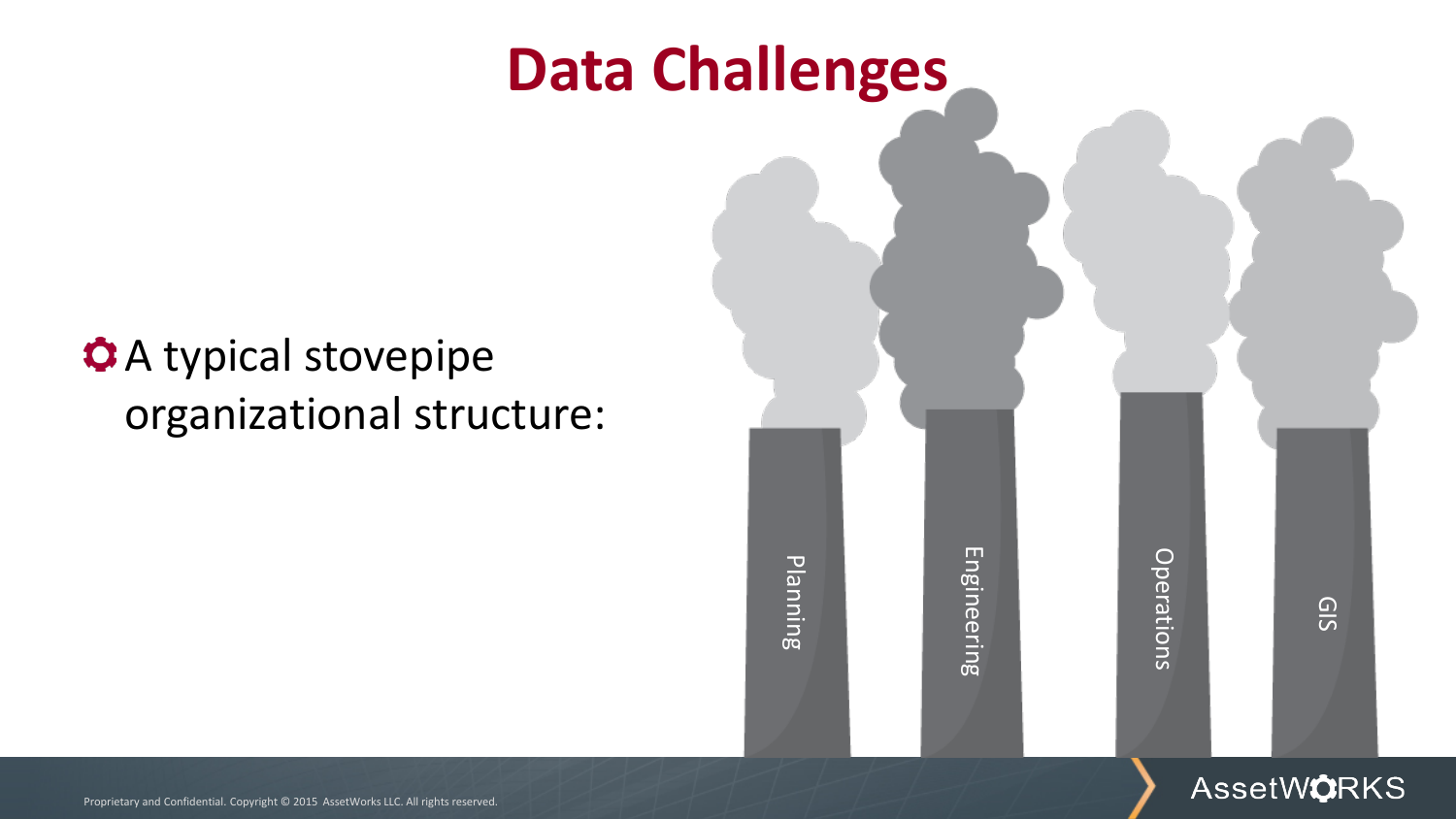#### **The stovepipe multiplied by district, the problem multiplied.**



#### **AssetWORKS**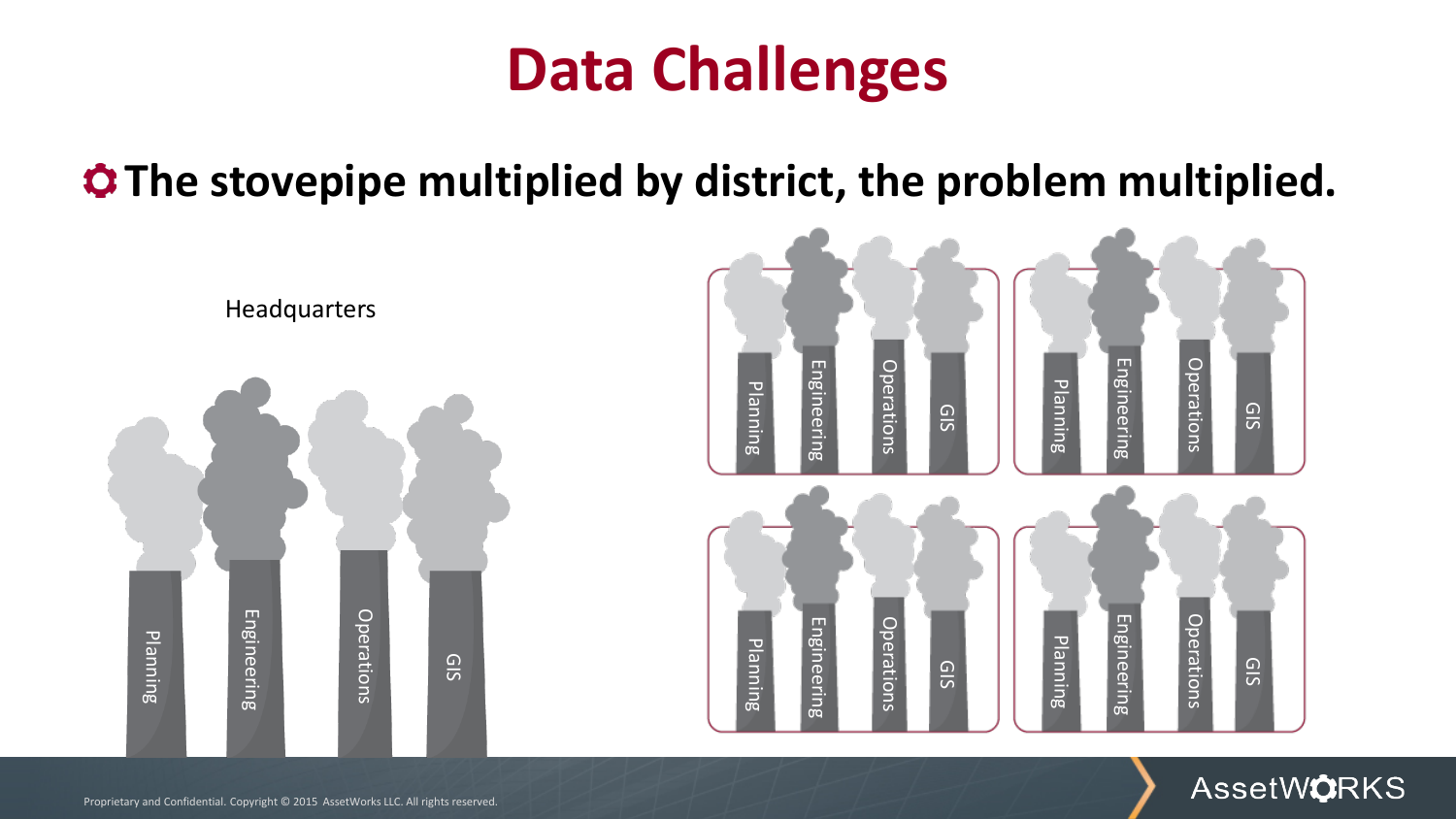#### **Data collection in a stovepipe organization**



#### District 1

- Paper forms for sign retro reflectivity
- Access database for catch basin inspections
- Excel file for accident-damaged wall inspections

#### District 2

- Excel file for sign retro reflectivity
- Paper forms for catch basin inspections
- Access database for accident-damaged wall inspections

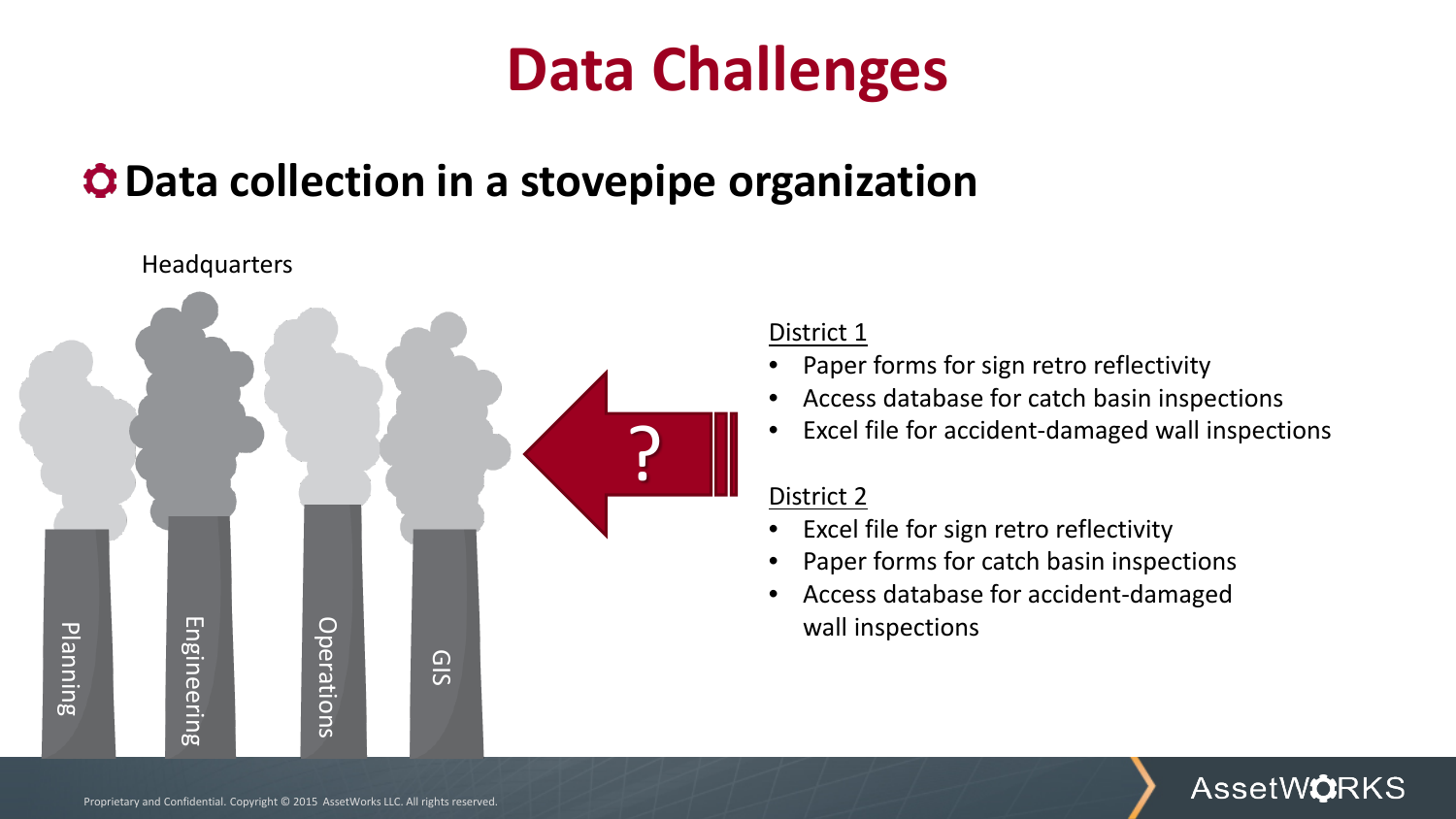#### **Other issues with data collection in a stovepipe organization:**

- Do you have data or information?
- Who uses the data you collect?
- Does this data support operational and strategic decision making?



The Sufficiency Rating (SR) for the Skagit River Bridge was 53.8. Was that unsafe?

FHWA Bridge and Tunnel Programs A presentation to the AASHTO Subcommittee on Bridges and Structures April 22, 2015 Joseph Hartmann

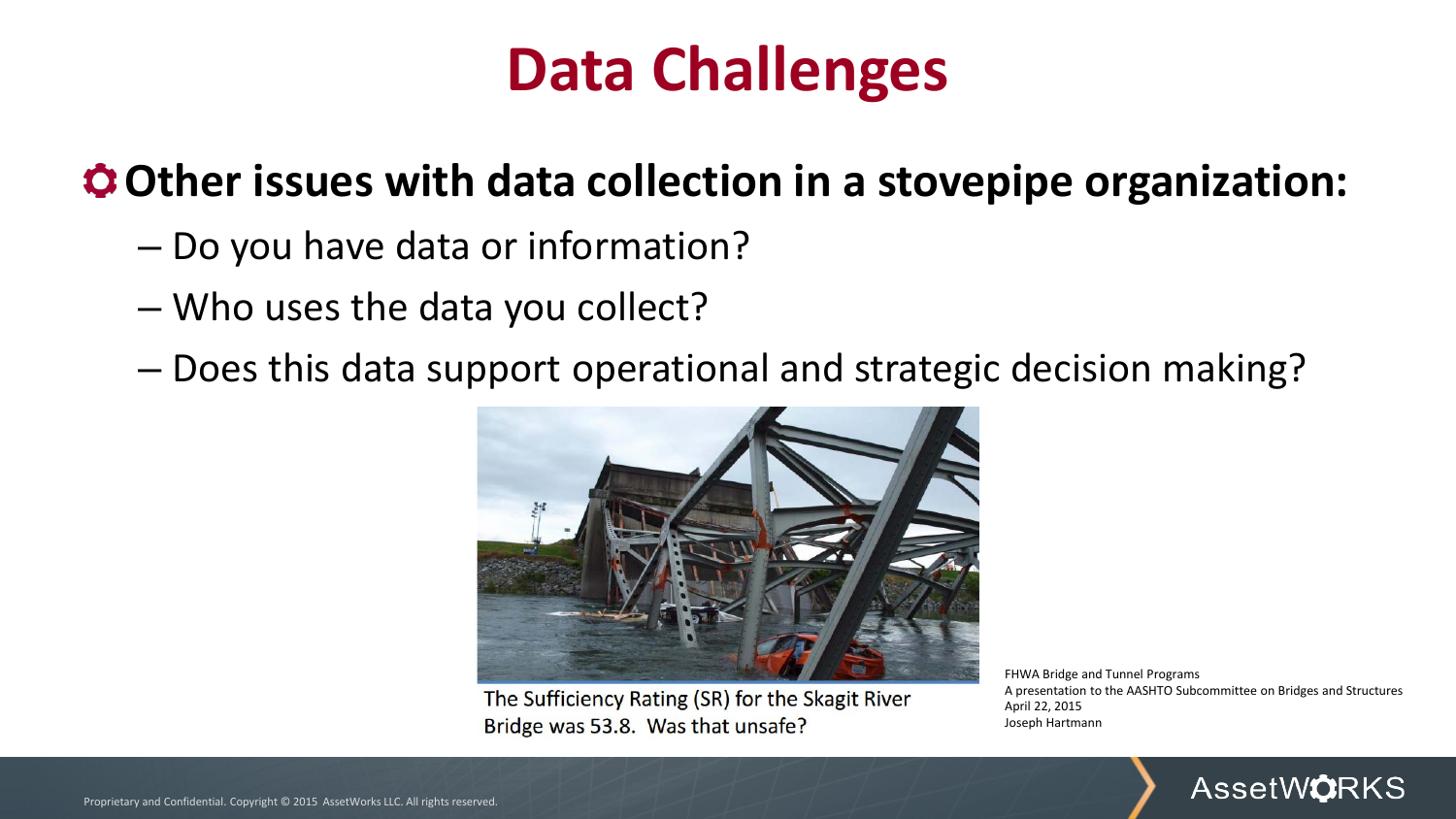# **Communicating these Challenges**

#### **Uncoordinated data collection in a stovepipe organization:**

- Duplicates effort to re-enter data from paper forms
- Requires extra effort to standardize and integrate
- Exposes the organization to increased risk
	- Data latency
	- Errors in transcription
	- Errors in data processing
	- Loss of detail during standardization and integration
	- Collecting data that does not support decision making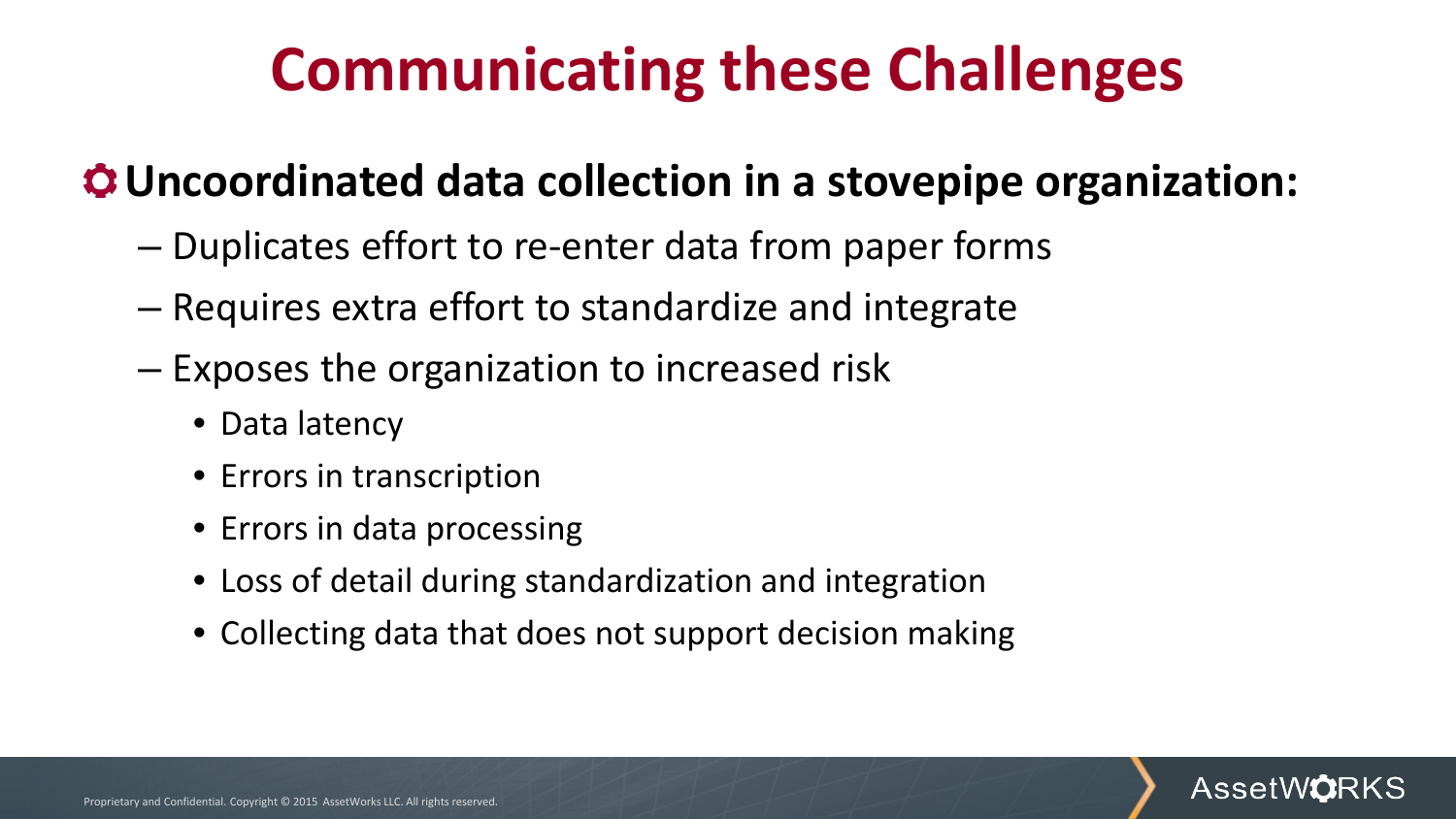# **Typical Project Phases**

- **O** Enthusiasm
- **O** Disillusionment
- **Panic and Hysteria**
- **C** Search for the Guilty
- Punishment of the Innocent
- **O** Praise and Awards for the Non-Participants

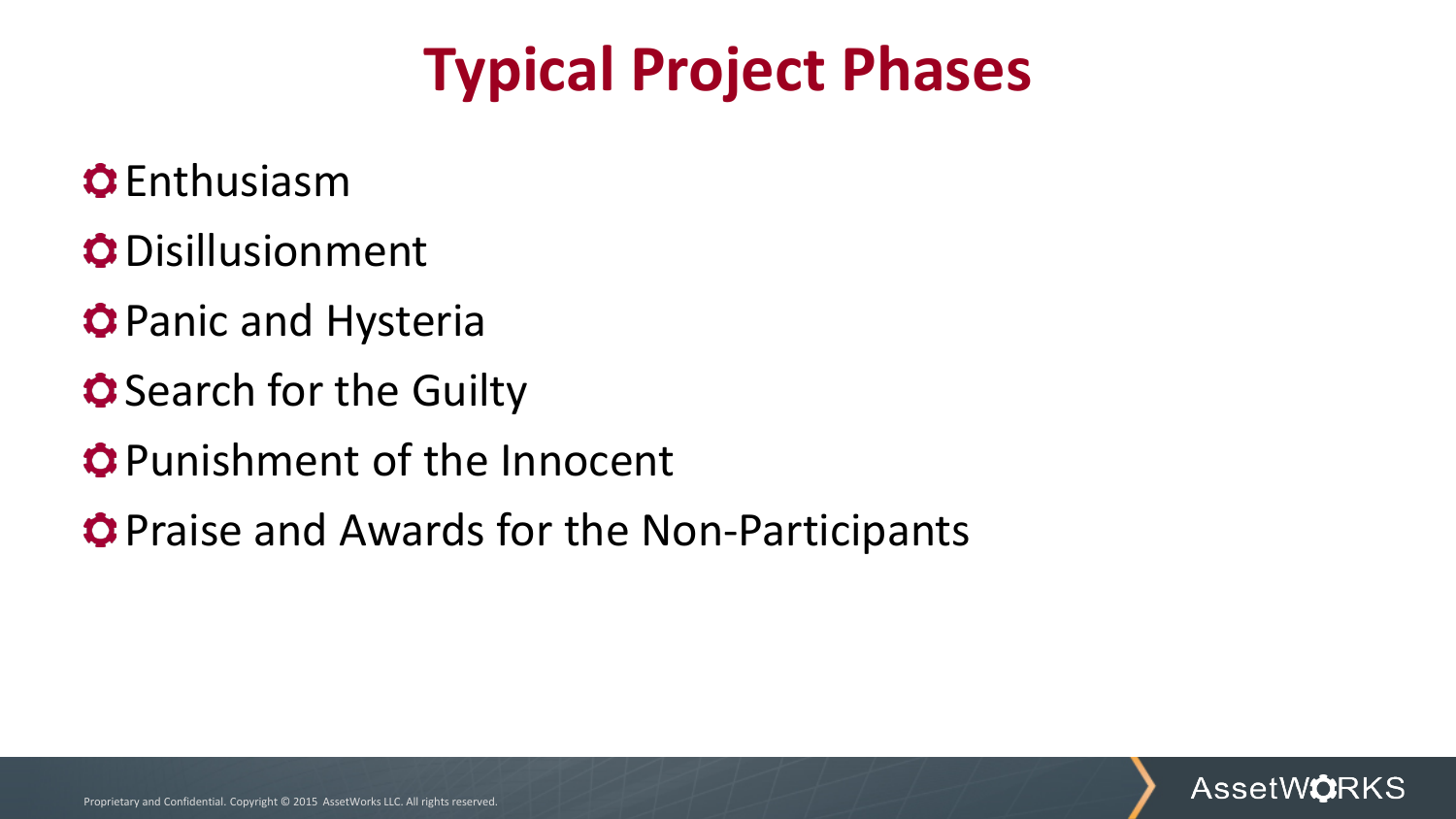## **Cycle of Change**

#### **EMOTIONAL CYCLE OF CHANGE**



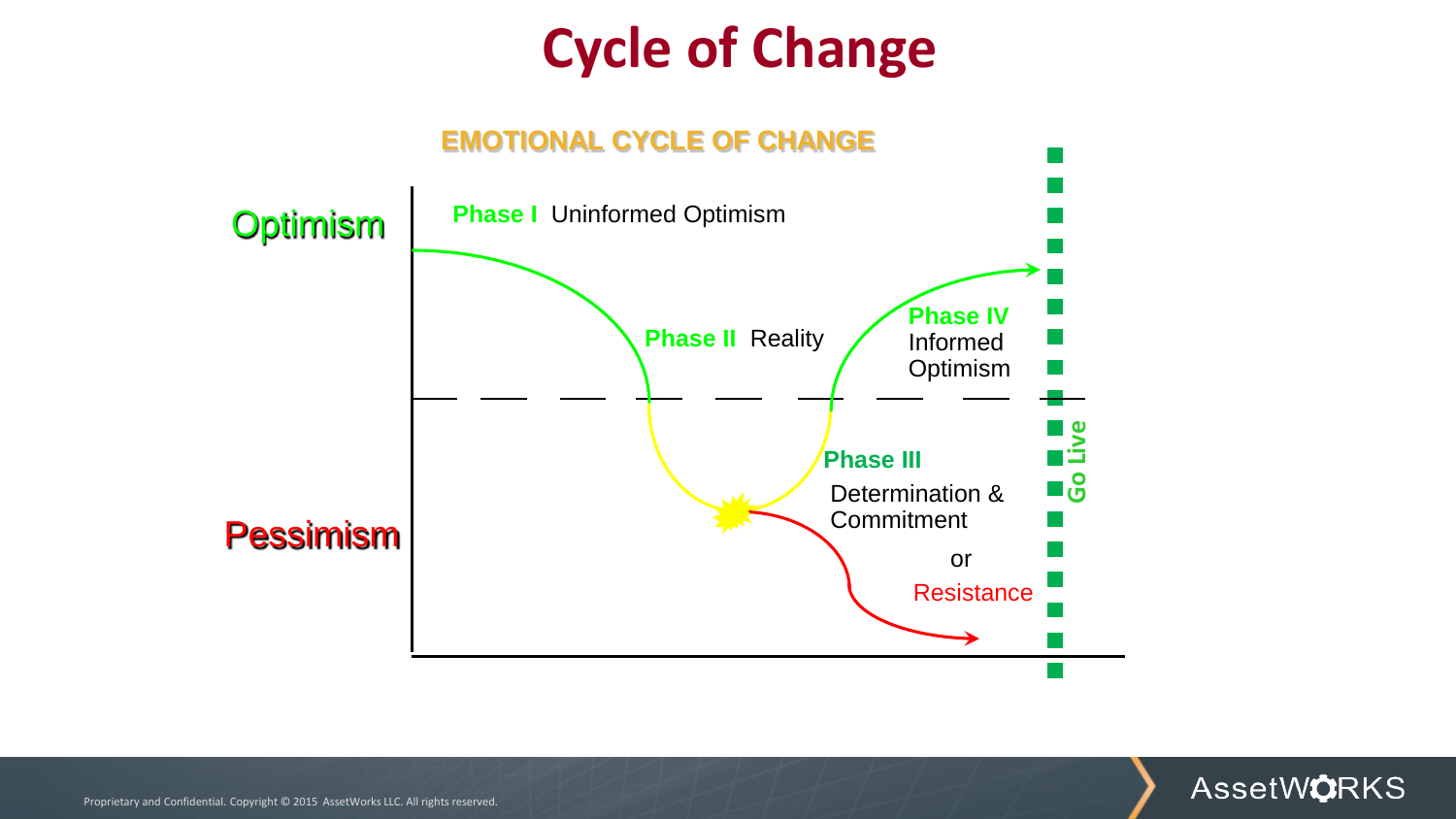# **4-D Methodology**



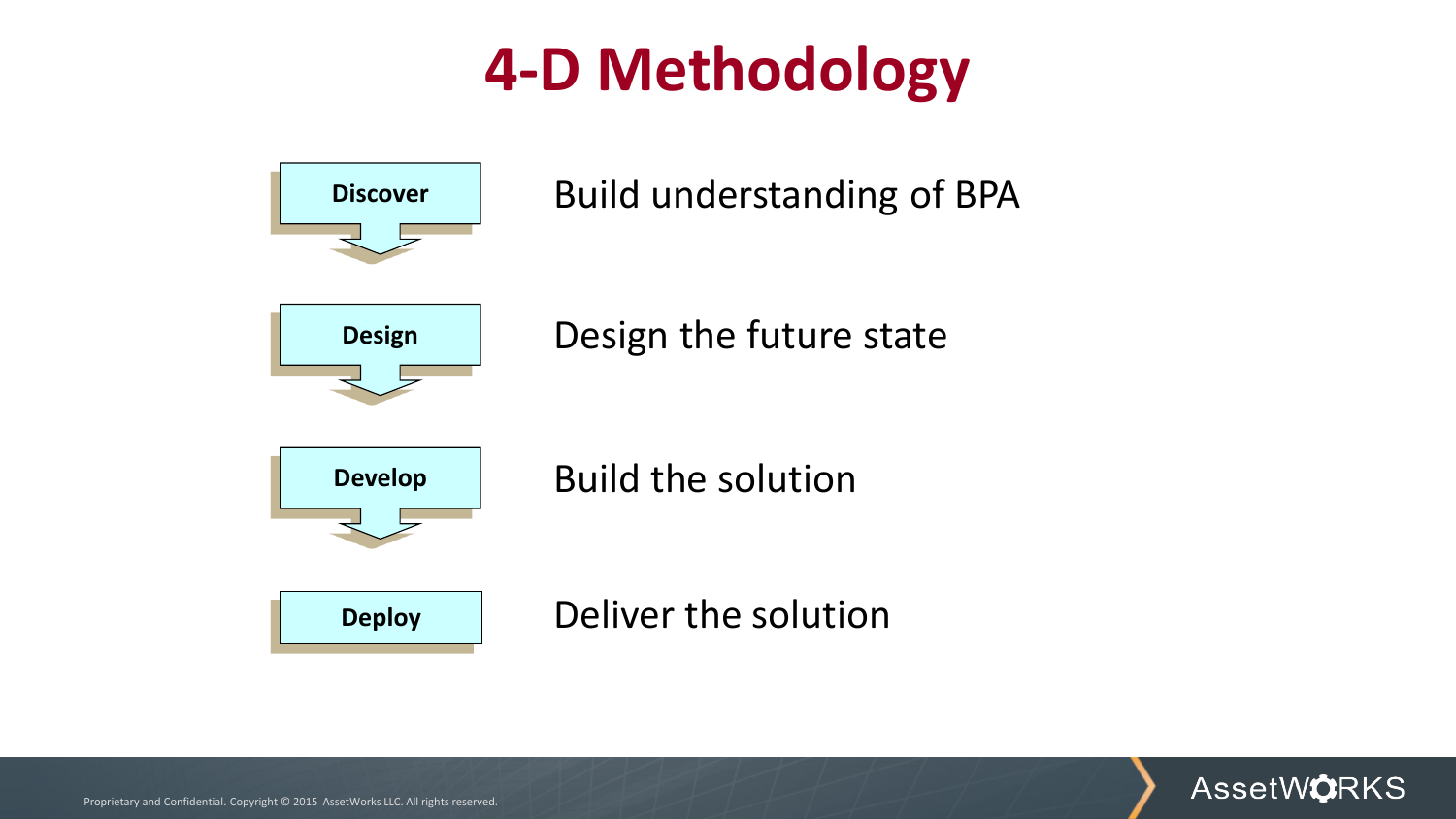## **Critical Success Factors**

- **O** Sponsorship and ownership **Q**Involvement
- **O** Communication
- **C** Sharing information
- **O** Simplification
- Acceptance of change
- **O** Teamwork
- **O** Common realistic expectations



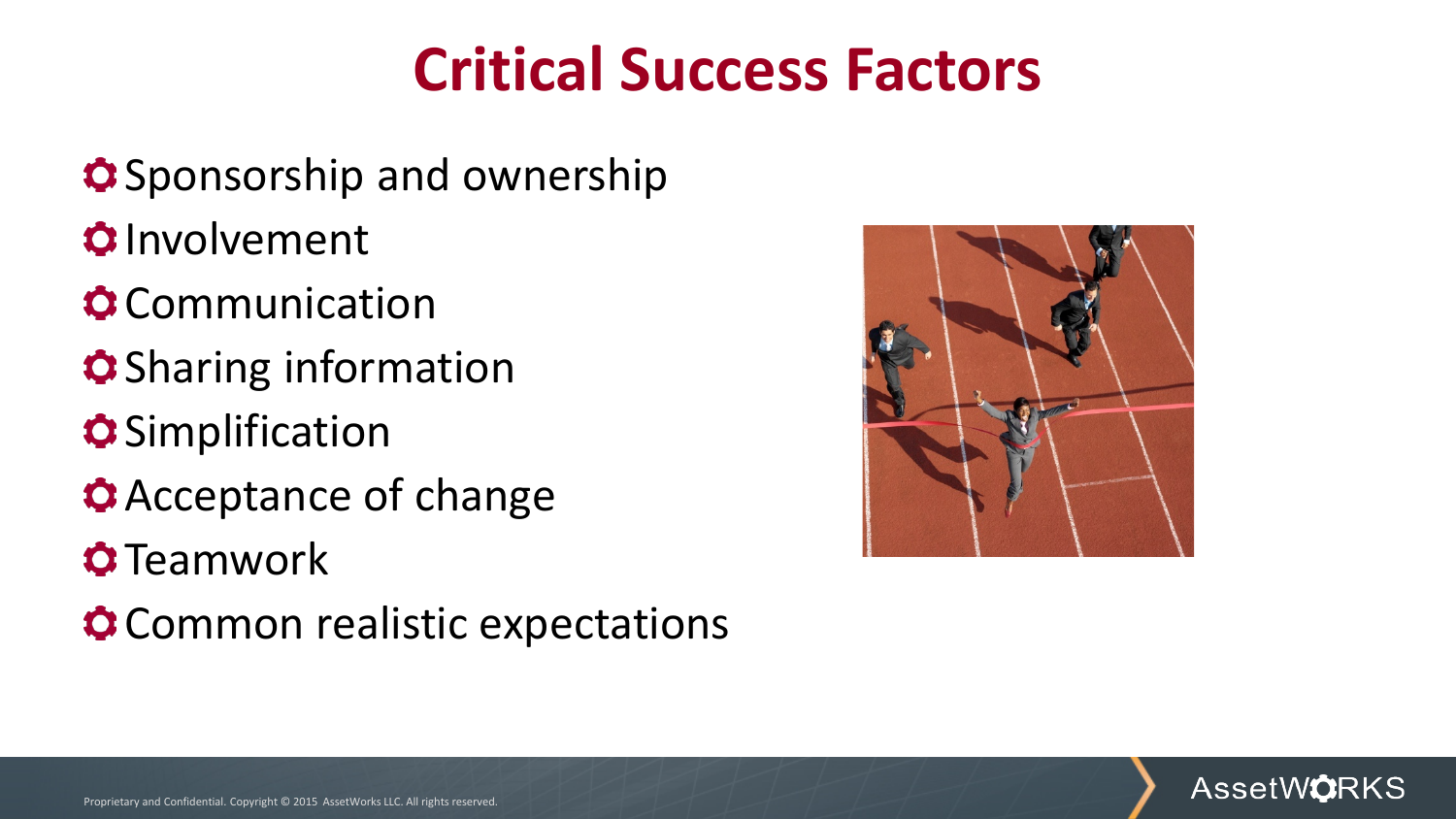# **Typical Project Process**

**C** Planners solve issues of the future **C** Engineers work on how **O** Operations and Maintenance keeping it working



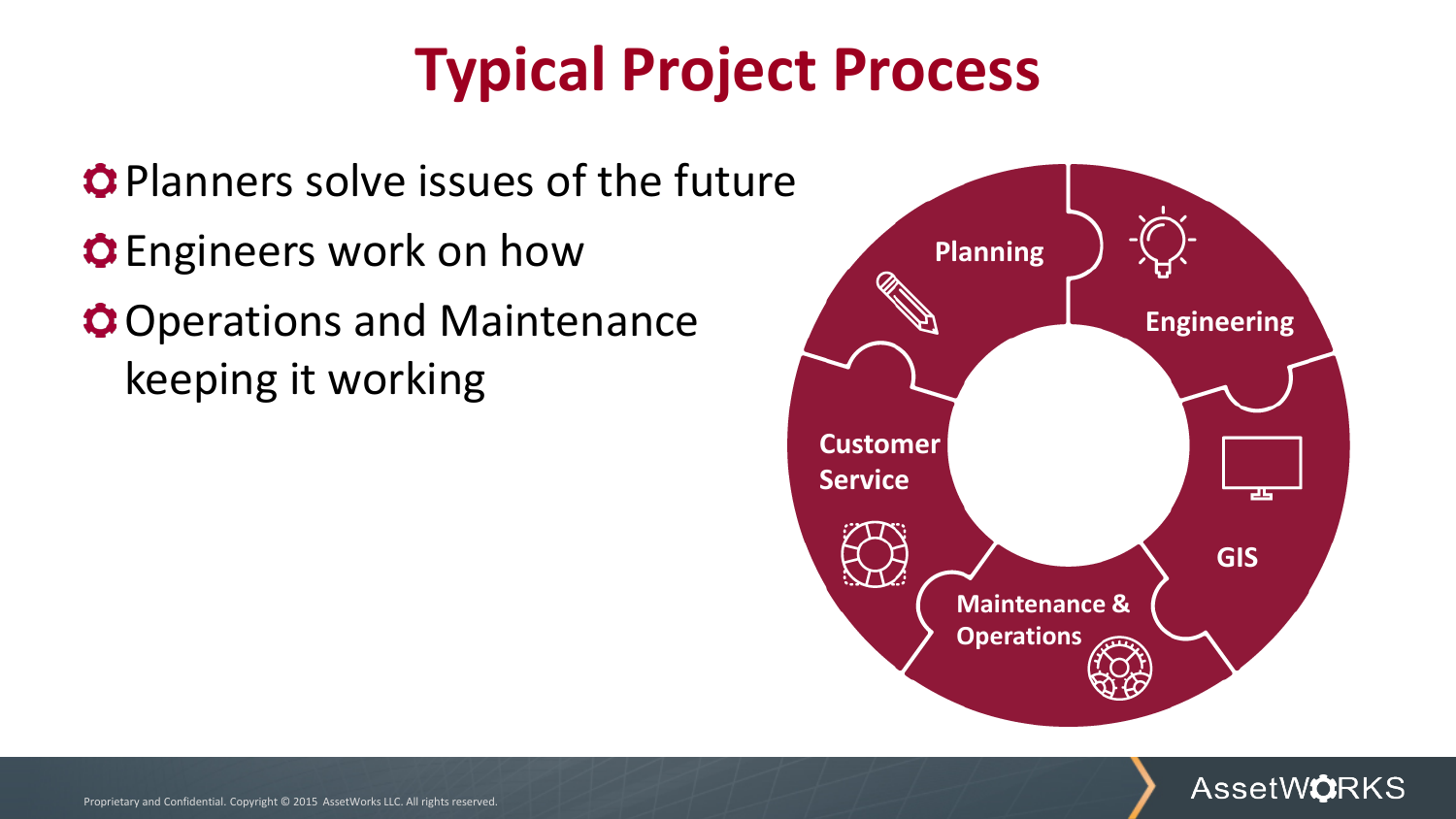# **Internal Workflow**

### **A project from the GIS perspective:**

- How many people would a new connector serve?
- How many acres of wetland are within the project area?
- We need a map for a public information meeting!



**AssetWORKS**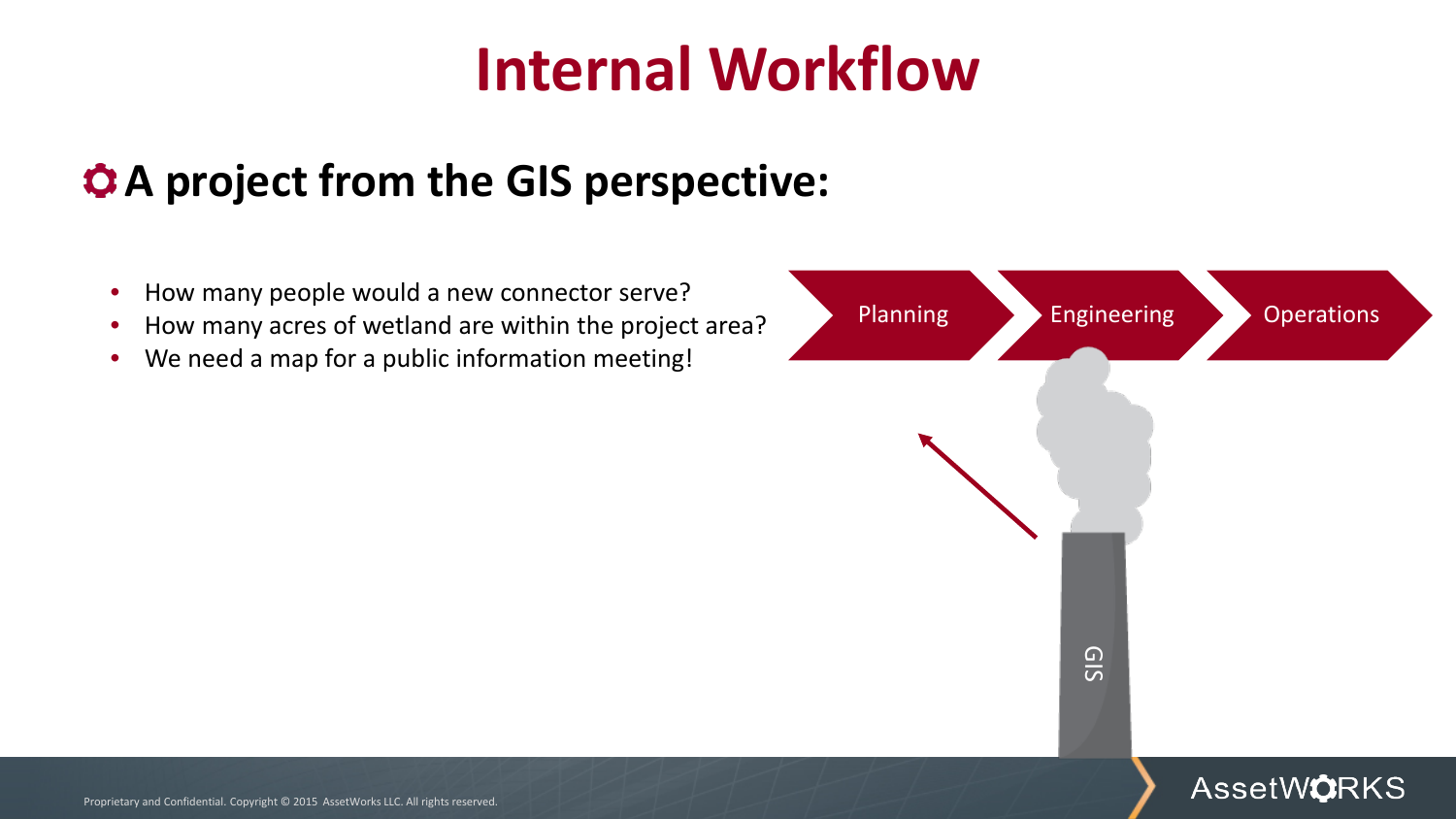## **Internal Workflow**

### **A project from the GIS perspective:**

- Here are the 50% design drawings!
- Here are the final design drawings!
- Here are the as-built surveys!

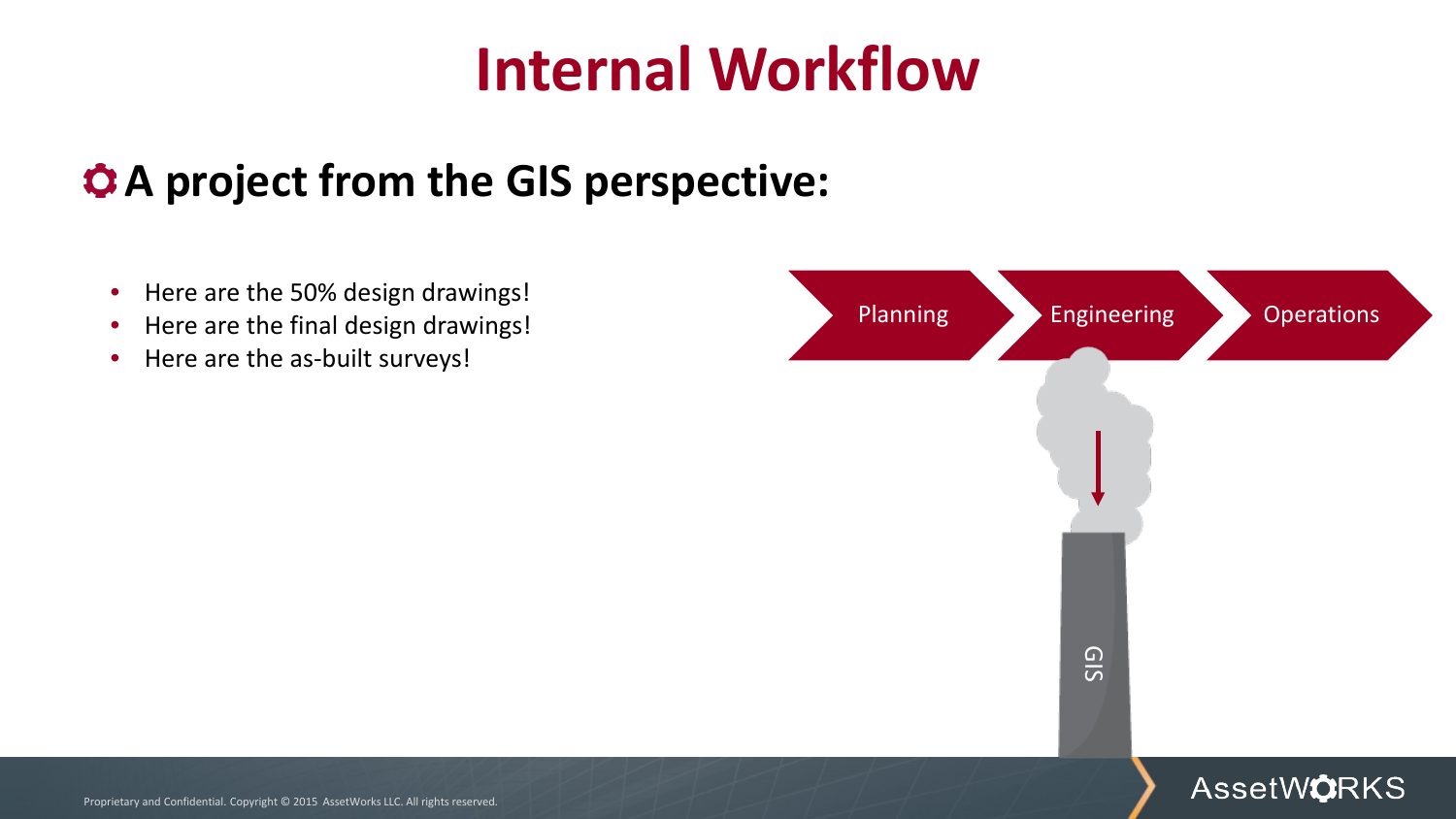# **Internal Workflow**

### **A project from the GIS perspective:**

- We need a map of the proposed projects this year!
- This road is all wrong, it should look like…
- We resurfaced this road! You need to update the maps!

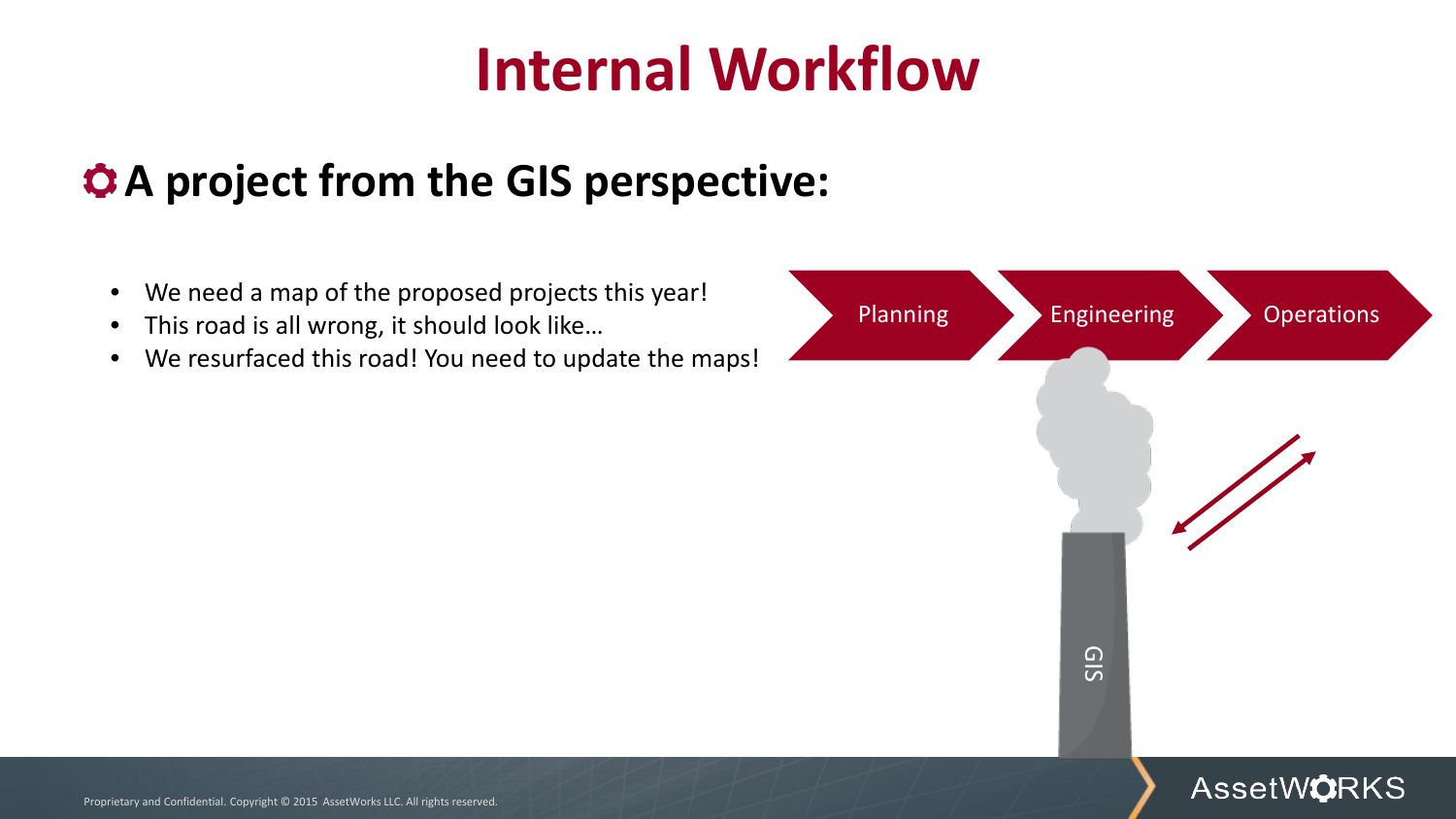## **External Workflow**

### We hired a new contractor for as-built surveys, you should update GIS.

|                          |                   |                     |        | File Edit Format View Help<br>12.23,136431.030,160719.529<br>12.23,136424.899,160700.612<br>12.24, 136413.735, 160686.570<br>12.25.136415.947.160683.634<br>12.25, 136418.477, 160736.782<br>12.26,136411.159,160680.470<br>12.27, 136366.523, 160736.227<br>12.27, 136406. 694, 160677. 068<br>12.27, 136410. 905, 160680. 825<br>12.28,136370.429,160725.261 |            |
|--------------------------|-------------------|---------------------|--------|----------------------------------------------------------------------------------------------------------------------------------------------------------------------------------------------------------------------------------------------------------------------------------------------------------------------------------------------------------------|------------|
|                          | . <u>.</u>        |                     |        | 36411.422,160680.098                                                                                                                                                                                                                                                                                                                                           |            |
| al Attenuator.dbf        | 6/30/2014 1:55 PM | <b>DBF</b> File     | 529 KB | 36370.931,160724.449                                                                                                                                                                                                                                                                                                                                           |            |
| Attenuator.prj           | 6/30/2014 2:14 PM | <b>PRJ File</b>     | 1 KB   | 36370.928,160724.496<br>36406.250,160677.458                                                                                                                                                                                                                                                                                                                   |            |
| Attenuator.gpj           | 6/30/2014 2:14 PM | QPJ File            | 1 KB   | 36401.922,160673.495                                                                                                                                                                                                                                                                                                                                           |            |
| Attenuator.sbn           | 6/30/2014 1:55 PM | <b>SBN File</b>     | 5 KB   | 36424.759,160728.222                                                                                                                                                                                                                                                                                                                                           |            |
| Attenuator.sbx           | 6/30/2014 1:55 PM | SBX File            | 1 KB   | 26272 614 160722 260                                                                                                                                                                                                                                                                                                                                           |            |
| Attenuator.shp           | 6/30/2014 1:55 PM | <b>SHP File</b>     | 140 KB |                                                                                                                                                                                                                                                                                                                                                                |            |
| Attenuator.shp.xml       | 6/30/2014 1:55 PM | <b>XML Document</b> | 267 KB |                                                                                                                                                                                                                                                                                                                                                                |            |
| Attenuator.shx           | 6/30/2014 1:55 PM | <b>SHX File</b>     | 4 KB   |                                                                                                                                                                                                                                                                                                                                                                |            |
| <b>al</b> Bridge.dbf     | 6/30/2014 1:55 PM | <b>DBF</b> File     | 528 KB |                                                                                                                                                                                                                                                                                                                                                                |            |
| $\Box$ Bridge.prj        | 6/30/2014 2:14 PM | <b>PRJ File</b>     | 1 KB   |                                                                                                                                                                                                                                                                                                                                                                |            |
| Bridge.qpj               | 6/30/2014 2:14 PM | <b>OPJ File</b>     | 1 KB   |                                                                                                                                                                                                                                                                                                                                                                |            |
| Bridge.sbn               | 6/30/2014 1:55 PM | <b>SBN File</b>     | 5 KB   |                                                                                                                                                                                                                                                                                                                                                                | <b>GIS</b> |
| $\Box$ Bridge.sbx        | 6/30/2014 1:55 PM | <b>SBX File</b>     | 1 KB   |                                                                                                                                                                                                                                                                                                                                                                |            |
| Bridge.shp               | 6/30/2014 1:55 PM | <b>SHP File</b>     | 222 KB |                                                                                                                                                                                                                                                                                                                                                                |            |
| Bridge.shp.xml           | 6/30/2014 1:55 PM | <b>XML Document</b> | 268 KB |                                                                                                                                                                                                                                                                                                                                                                |            |
| $\Box$ Bridge.shx        | 6/30/2014 1:55 PM | <b>SHX File</b>     | 4 KB   |                                                                                                                                                                                                                                                                                                                                                                |            |
| <sup>图</sup> Channel.dbf | 6/30/2014 1:55 PM | <b>DBF</b> File     | 229 KB |                                                                                                                                                                                                                                                                                                                                                                |            |

**AssetWORKS**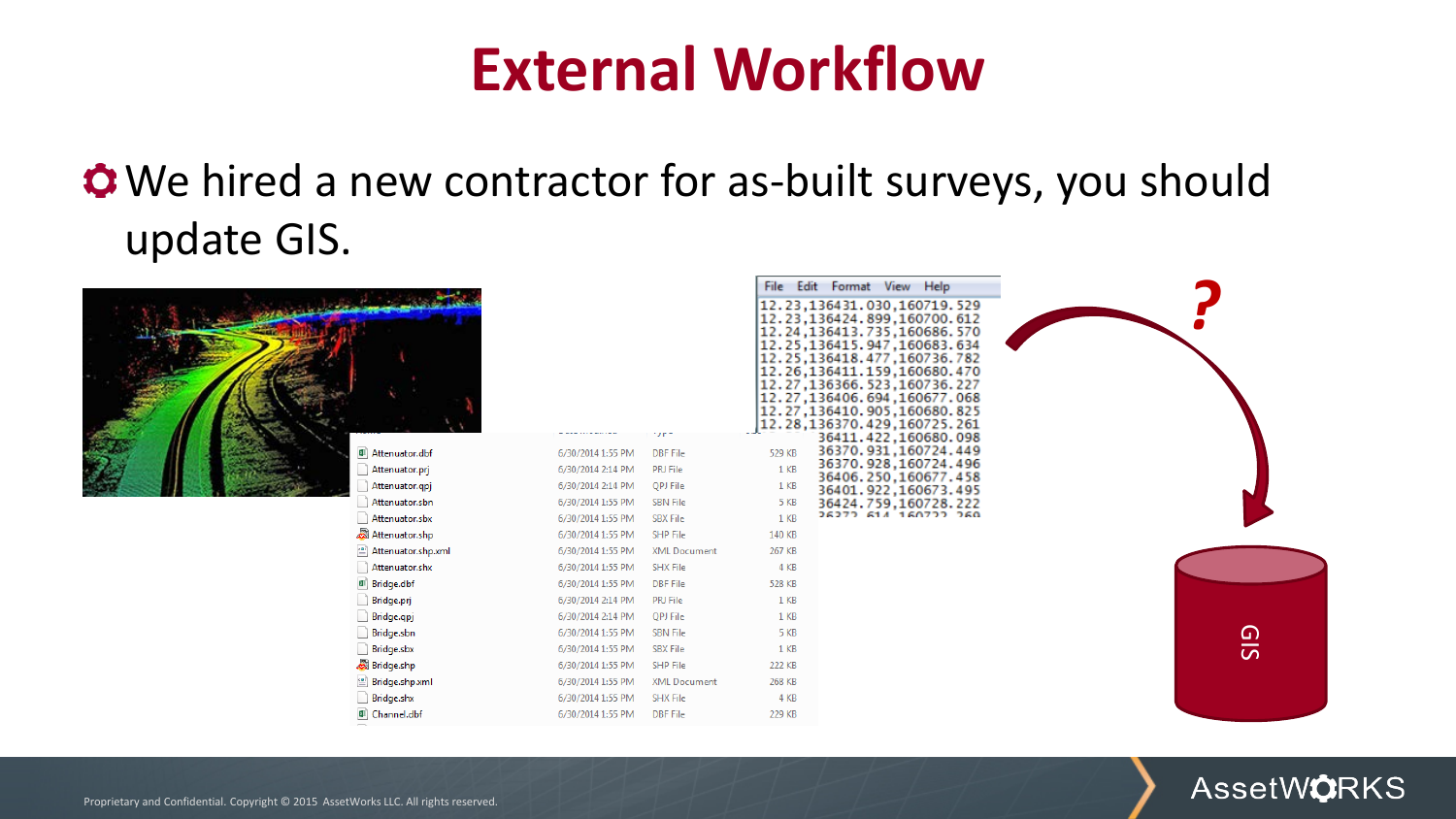## **Data Governance**

#### **What is it?**

- Systematic process that ensures data assets are formally managed
- Typical vehicle is formal policies and data standards

#### **What does it take?**

- Executive champion
- Collaboration
- Persistence
- Organizational Change



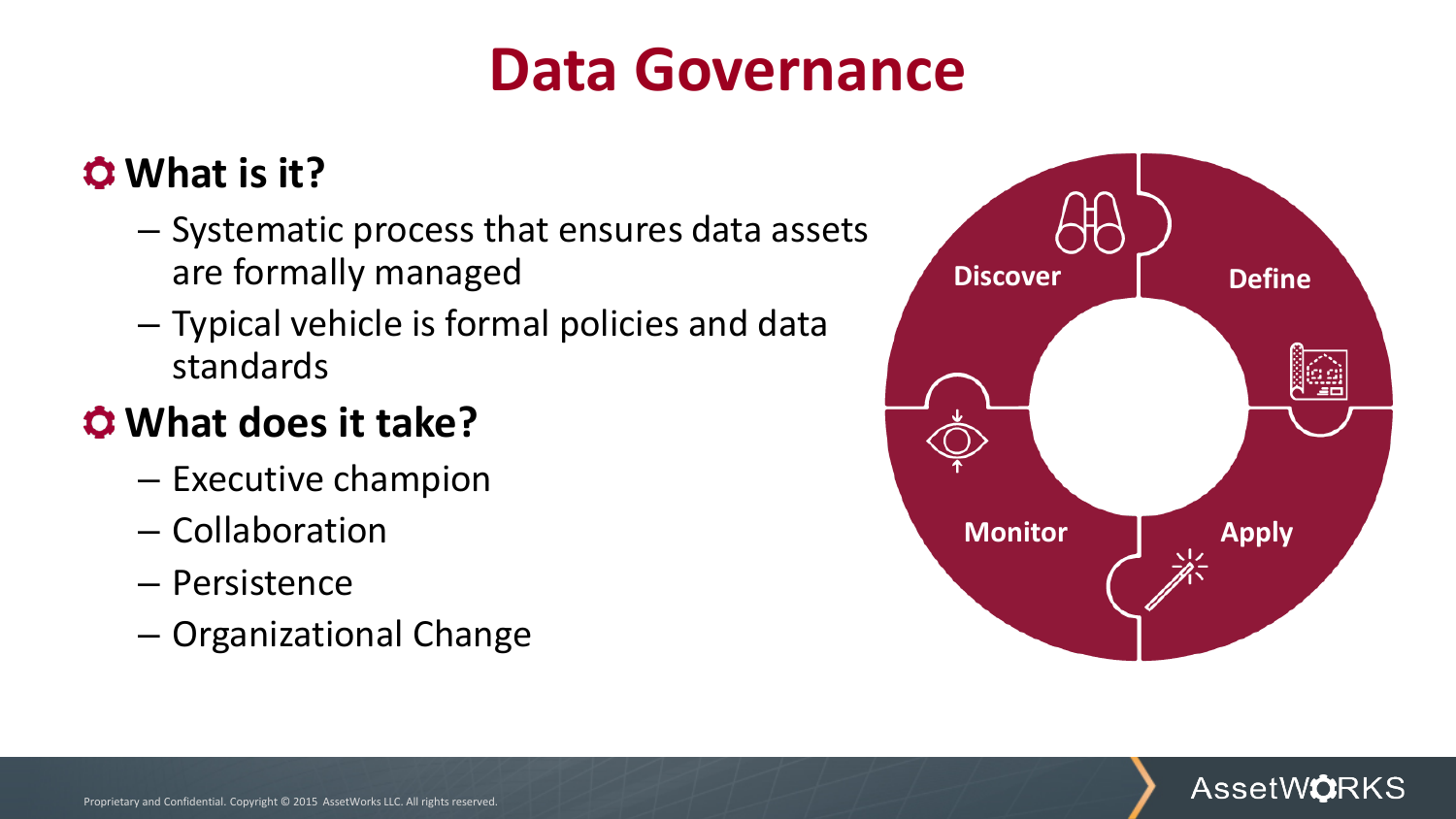## **Data Governance**

### **What do you get?**

- Established policies and standards
	- Required fields, valid values
	- Spatial accuracy requirements
- Designated data stewards
- Know the cost to collect and maintain
	- Update frequency and priority
- A guide for internal and external data originators and maintainers



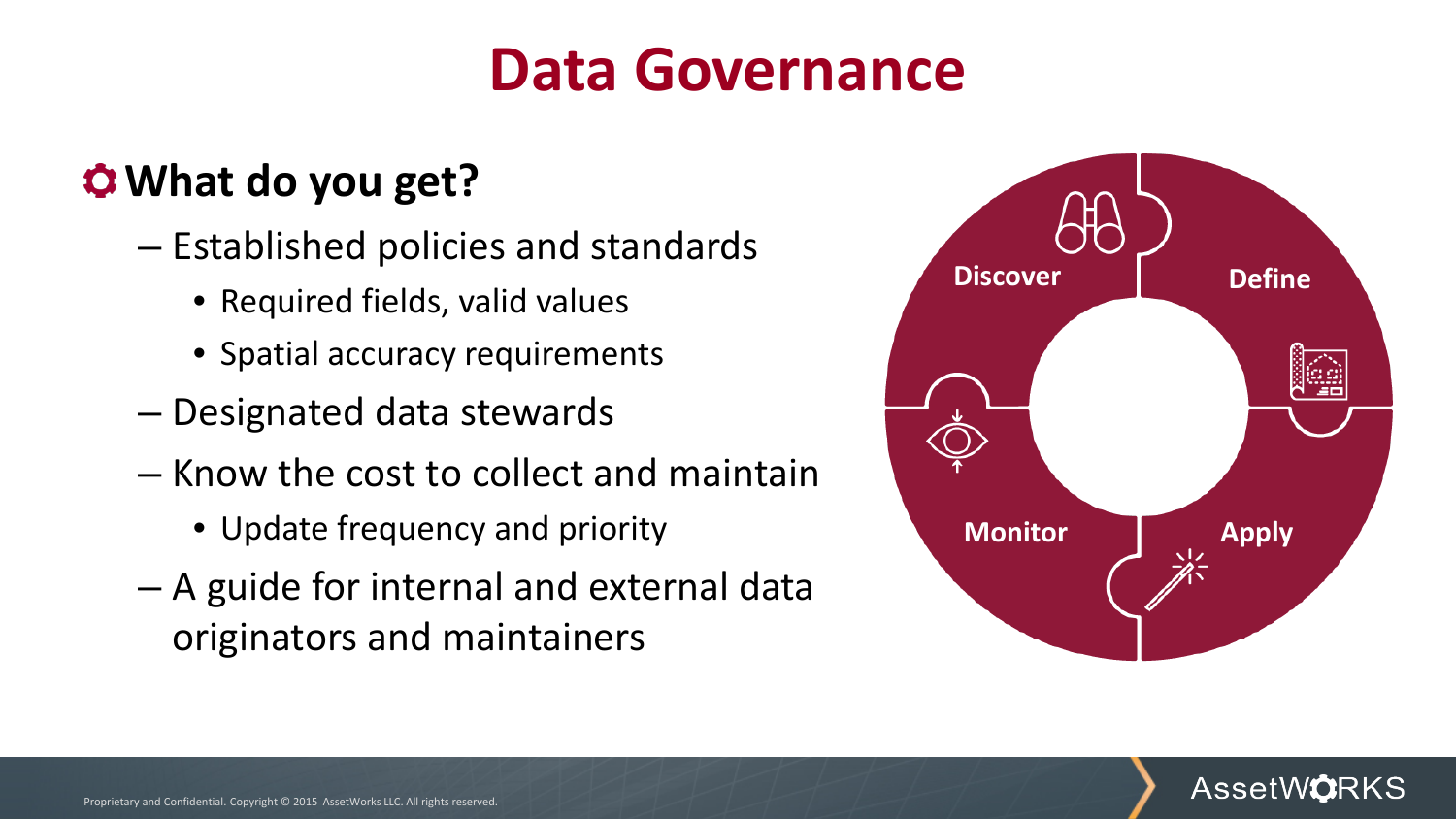## **Integrating GIS and Asset Management Systems**

### **A perfect marriage of:**

- Core asset management data requirements
	- Static Unique ID
	- Materials/Type
	- Age
	- Criticality
	- Expected Life
	- Economic Value
- Data governance
	- Formal Policies and Data Standards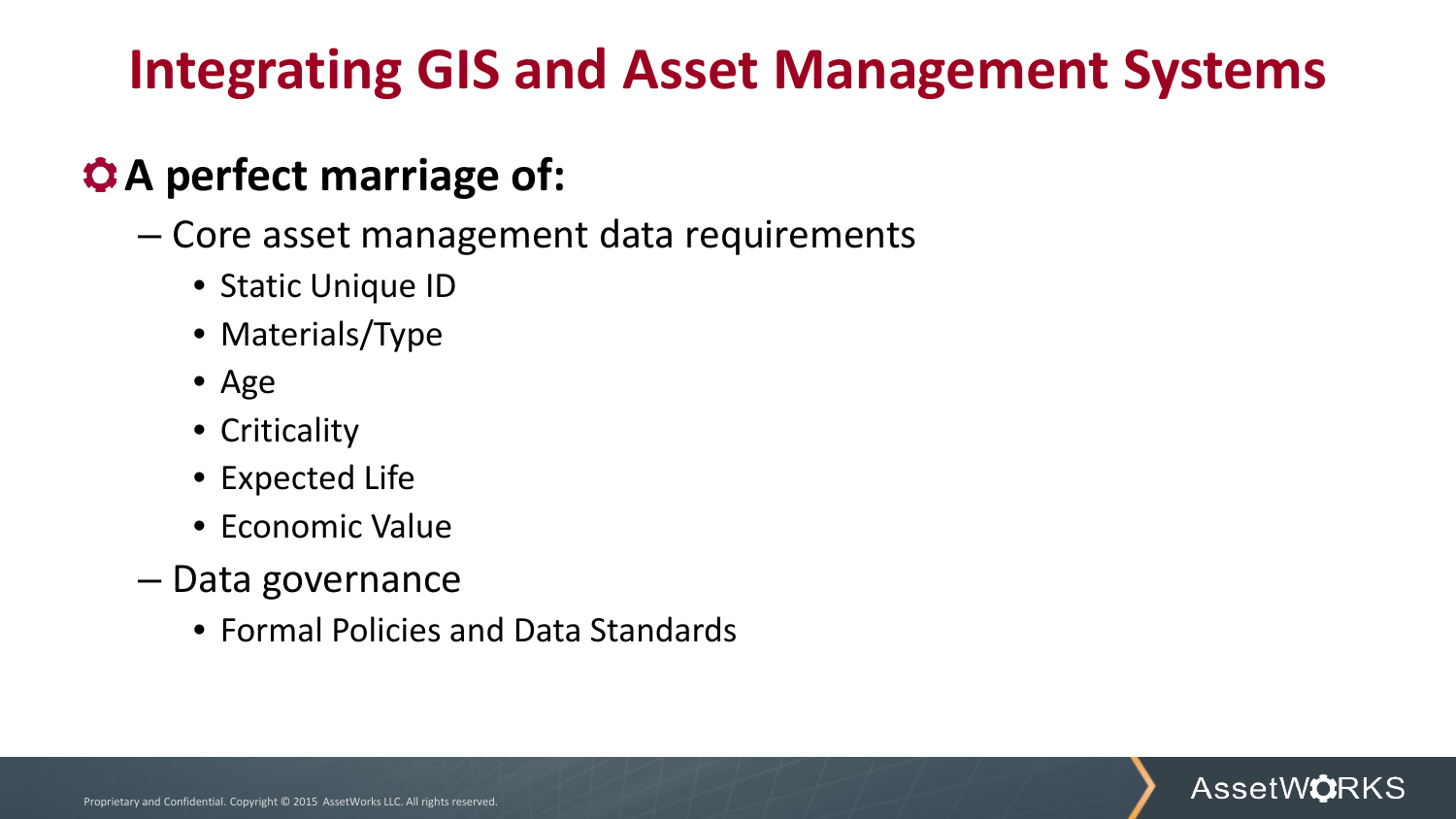## **Integrating GIS and Asset Management**

- Utilize a common Static Unique ID to identify and update records in other systems
- Asset Management systems must have the ability to require, or at lease encourage, information flows from the field
- **C** Collecting data once, at the source, removes risk of
	- Data latency
	- Errors in transcription
	- Errors in data processing

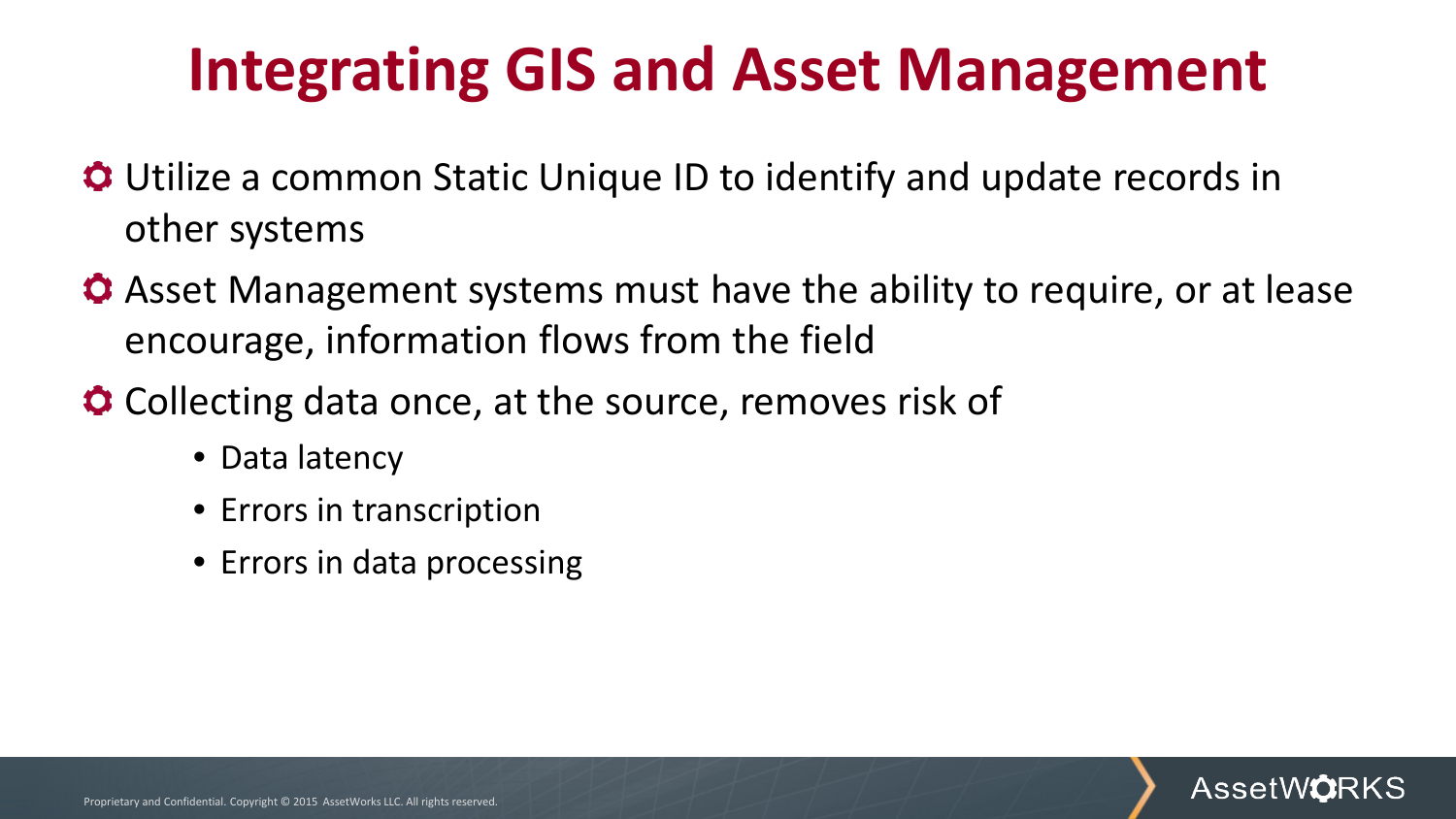## **Integrating GIS and Asset Management Systems**

- Enact data standards and policies as part of business workflows
- Maintenance and operations are an untapped resource:
	- Maintenance activities that affect Materials/Type or other attributes
	- Replacement of an asset
	- Condition assessments
	- Updates to the spatial location or alignment

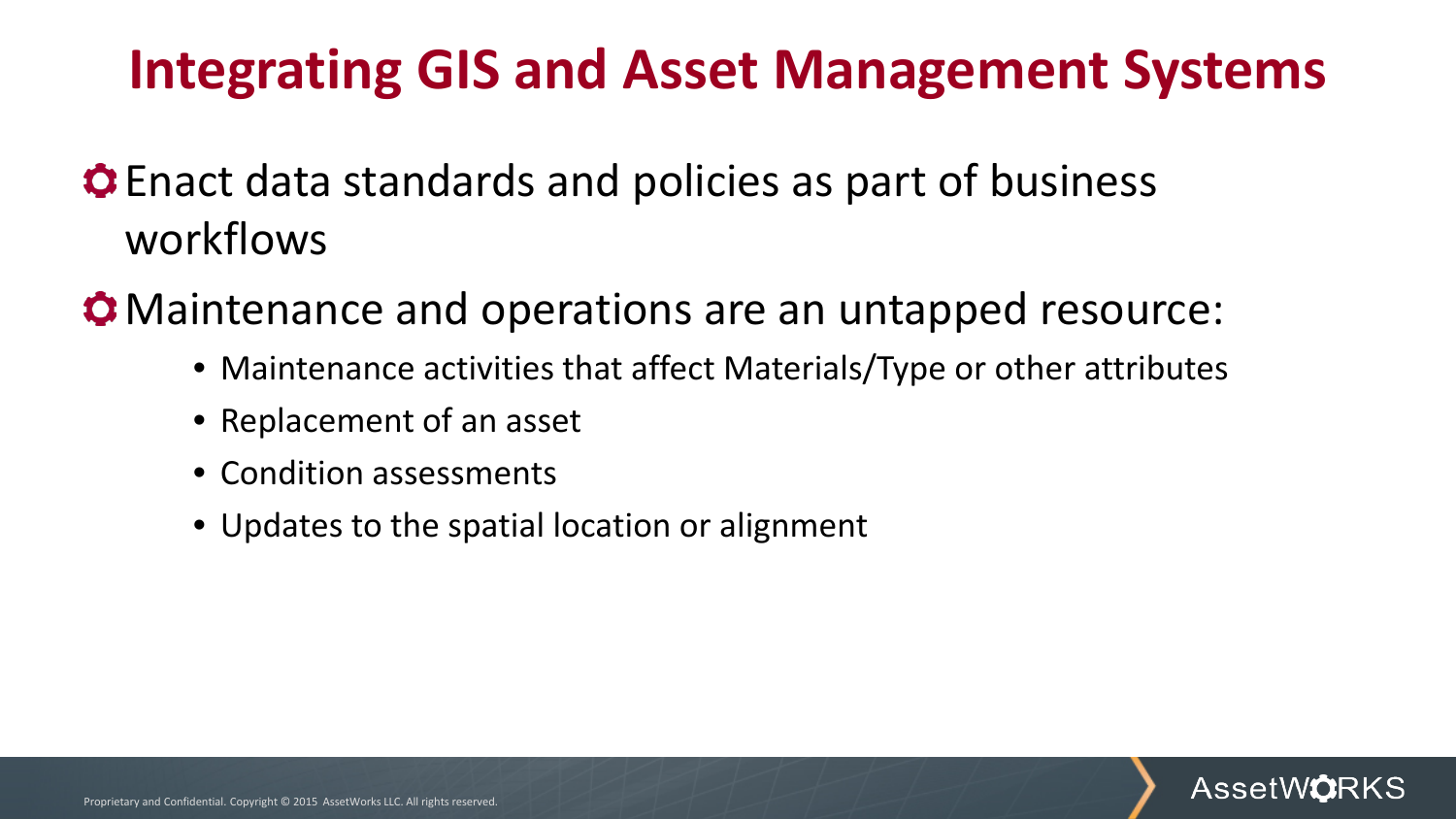## **Integrating GIS and Asset Management**

- Asset Management systems must have the ability to require, or at least encourage, information flows from the field
- Collecting data as a part of a business workflow removes risk of
	- Loss of detail during standardization and integration
	- Collecting data that does not support decision making